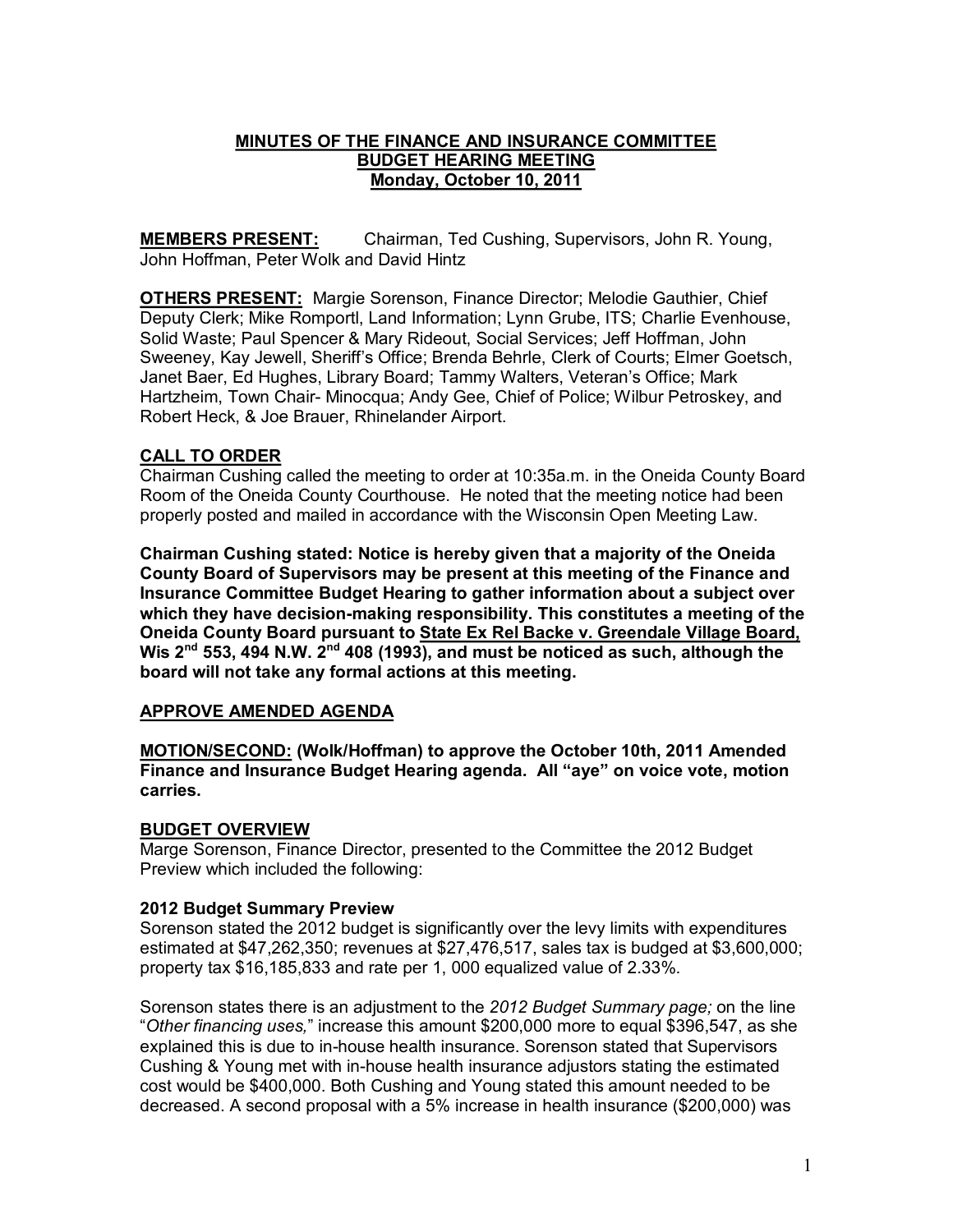accepted and needs to be added to the total amount over the levy limit (\$726,225 +  $$200,000$  = \$926,225 an 8.8 % increase.

Sorenson also has received a written notice that a U. W. Extension typist is leaving and this position is not being filled. This is a decrease in expenditures of \$42,854. Sorenson will discuss the vacancy review budget later in detail during the budget hearing.

The 2012 budget does not include a cost of living increase but it does include the employees' steps. Sorenson explained the net total cost of steps included in the budget is \$40,000; she further explained that if you stopped the steps you would save a gross amount of \$80,000 on the levy. The Finance Committee discussed step increases and the termination of the employee's longevity pay for 2012.

#### **Tax Levy Limit**

The adjusted allowable levy including a .3% growth (net new construction) is allowing us to go up \$41,622. Debt service for debt after 7/1/2005 is \$106,910, which makes the gross allowable levy \$14,022,467. When you add in the 2012 Ambulance Service, Bridge Aid, and Libraries' budget total, the total levy as of 9-23-11 is \$16,185,833 which puts Oneida County \$926,225 over the levy limit.

#### **Statewide Listing 2010 Tax Rate (2011 Budget) sorted by rate.**

Oneida County's actual operating levy (excluding Libraries) is \$14,662,658; the 2010 Equalized Value is \$7,322,297,600, Actual Operating rate of 0.00200247, rate per \$1,000 equalized value is 2.00% and Oneida County ranks 69 out of 72 in the state for tax rate. Sorenson states Oneida County is property rich.

#### **Schedule of Significant Changes to Tax Levy**

Ms Sorenson briefly discussed the following significant changes to the Tax Levy:

| Wage & Fringe Increase-cost of Living                            |           |
|------------------------------------------------------------------|-----------|
| Wage & Fringe Increase-step increases net of decreases           | 40,000    |
|                                                                  |           |
| Increase in Health Insurance                                     | 200,000   |
| Employee health Ins. Contribution to 8%                          | (75,000)  |
| Increase in Retirement                                           | 65,000    |
| Decrease in Retirement Benefits due to BRB                       | (475,000) |
| Reduction of 2.35 FTE positions                                  | (165,000) |
| (Co Conservationist, Child Support Supervisor, 35% P & Z typist) |           |
| Decrease in General Fund Applied                                 | 250,000   |
| Decrease in Land Purchase Reserve Applied                        | 200,000   |
| Decrease in Intergovernmental Jail Revenues/Expenses             | 1,000,000 |
| Decrease in Shared Revenue                                       | 14,520    |
| Decrease in General Transportation Aids                          | 93,000    |
| Decrease in Judicial Aids                                        | 25,000    |
| Decrease in Human Service Center GF Repayment                    | 17,000    |
| Increase in Ambulance Expenses (excluded from Levy limits)       | 236,000   |
| Increase in Library Expenses                                     | 12,000    |
| Decrease in Clerk of Court Fees                                  | 39,000    |
| Decrease in Vacancy Reduction                                    | 50,000    |
| Decrease in Register of Deeds Fees                               | 19,000    |
| Decrease in Planning and Zoning Revenues                         | 25,000    |
|                                                                  |           |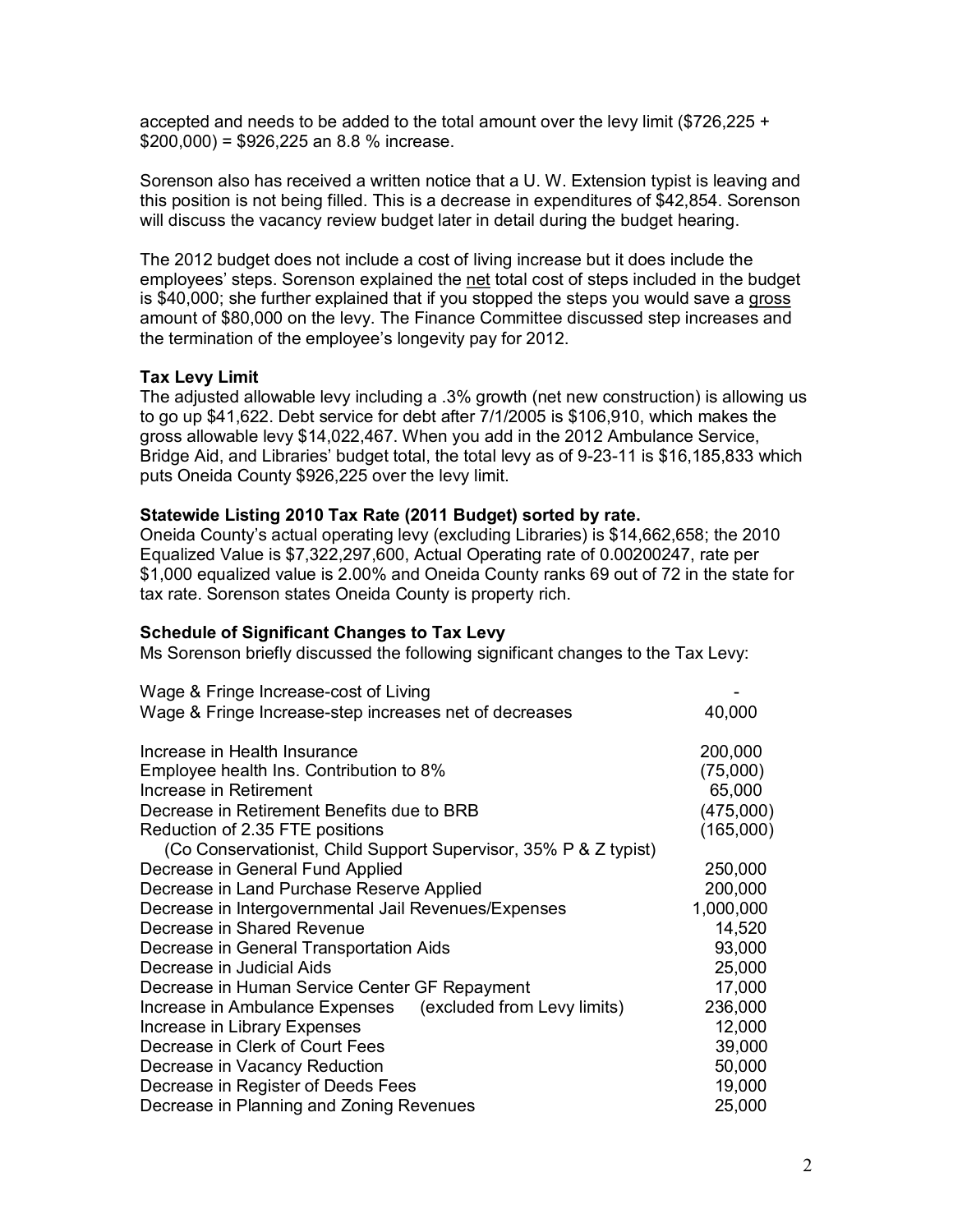| Increase in Info. Technology Services          | 41,000    |
|------------------------------------------------|-----------|
| Decrease in General Interest Earnings          | 100,000   |
| Increase in County Sales Tax Revenue           | (100,000) |
| Decrease in Buildings and Grounds expenses     | (78,000)  |
| Decrease in Medical Examiners Vehicle Purchase | (30,000)  |
| Increase in State Aid-Parks                    | (25,000)  |
| Decrease in Highway Dept. Levy                 | (93,000)  |
| Decrease in Department on Aging Levy           | (27,000)  |
| Increase in Sale of Stumpage                   | (17,000)  |
| Decrease in Co.BD/Committee Expenses           | (35,000)  |
| Sub total                                      | 1,106,520 |

Ms Sorenson continued briefly discussing the following:

# **SPECIFIC ANALYSIS**

- 5. Net New Construction
	- County of Oneida  $-2010$  Total Equalized Value  $-$  \$7,330,164,500, Amount of Net New Construction - \$22,164,800 and Percent Change is 0.30%.
- 6. Percentage Change in Equalized Value
- 7. Chart of Significant Revenues affecting County Levy
	- · County Sales Tax Chart
	- · General Interest Earnings
	- · Register of Deed Fees
	- · Register of Deeds Transfer Fees
	- · Jail Public Changes less Commissary
	- · Intergovernmental Changes for Jail
	- · Penalty & Interest on Taxes
	- · Clerk of Court Fees
	- · Clerk of Court Ordinance & Penal Fees
	- · County Share of Stumpage Sales
	- · Planning and Zoning Fees
- 8. Personnel Summary none at this time
- 9. Retiree Health Insurance Costs
	- Estimated in 2012 at approximately \$406,640.
- 10. Summary of Contract Change Provisions (Note: Overtime budgets may increase to offset the production lost in reducing base annual hrs.)
- 11. 2012 Budget Hearing Schedule
- 12. Capital Projects > \$150,000, (road construction, sheriff's dept. vehicles, ITS)

## **FUND BALANCES**

- 13. History of General Fund (reserve for delinquent taxes-up 2.1)
- 14. History of Budgetary (Uses) Increases of General Fund
- 15. 2007 2009 Non-Budgetary Increases (Uses) to the General Fund
- 16. Estimated County-Wide Fund Balances
- 17. Estimated Continuing Appropriations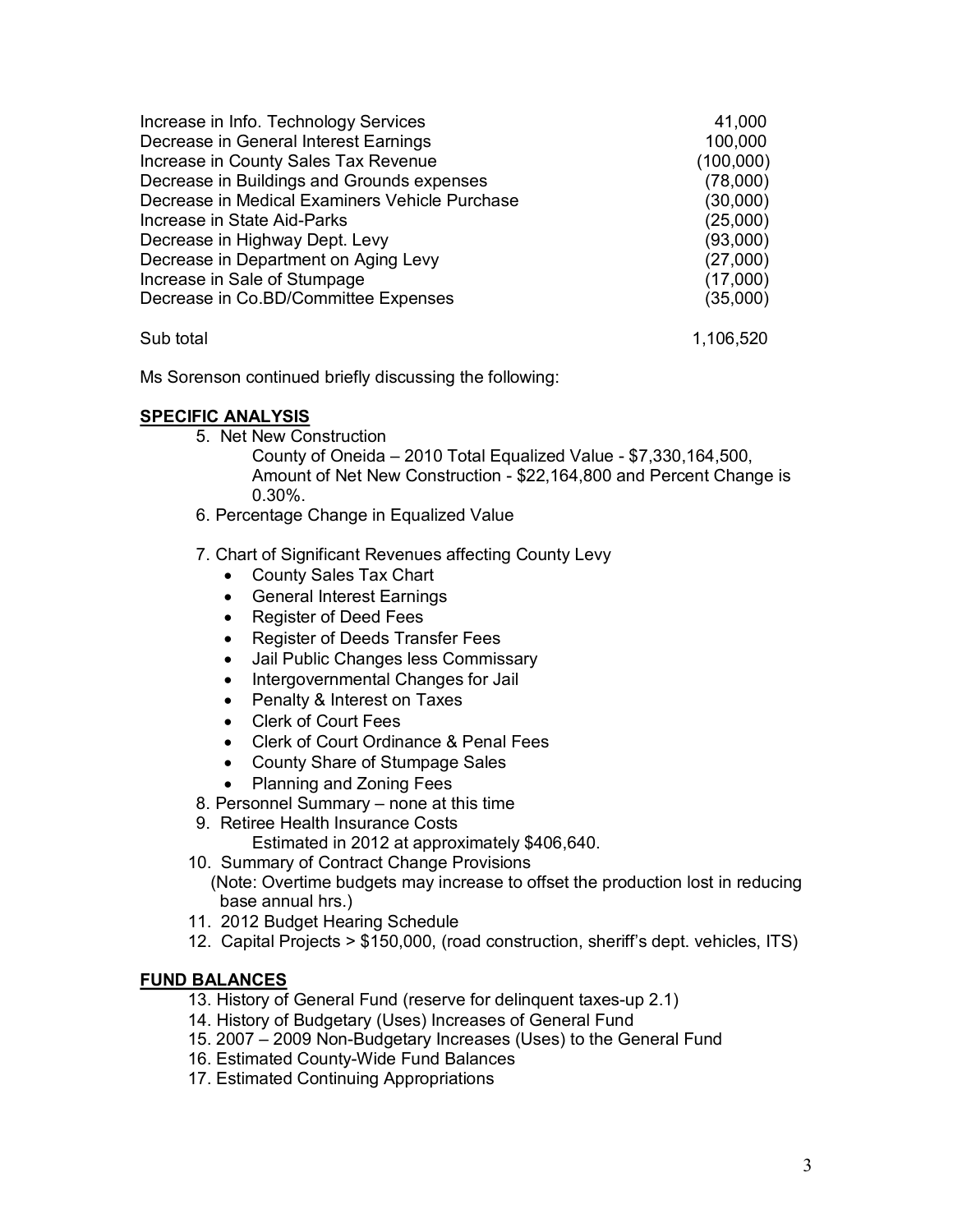#### **NOTE: All of the above items discussed can be seen in the County Clerk's Finance Minutes Folder.**

# **11:00 a.m. Landfill – Charlie Evenhouse**

(Landfill is not on the levy).

Evenhouse updated the committee with a handed-out on the landfill's operating budget from March 31, 2011 through Sept. 30, 2011. Evenhouse states the beginning balance from January 1, 2011 is at (\$158,990.26), this is money borrowed from the general fund. He states the landfill operating deficit from the prior year in September was at \$29,859.00 and current year surplus is now at \$92,002.85 this is the amount received over expenses. Evenhouse states back in March of 2011 the deficit was \$92,600.55 and he feels that the recycling prices and scrap metal prices which are \$210 a ton, helped the landfill bounce back. Evenhouse states he has requested the DNR okay a shingle recycling site. He feels this will have a positive impact on the Landfills revenue.

Sorenson states she would like to make a proposal to charge the Landfill for insurance on equipment, an approximate total of \$5,700.

**MOTION/SECOND: (Cushing/Wolk) to increase insurance revenue by charging the Landfill for insurance on equipment \$5,700 and accept the amended budget for the Landfill. All "aye" on voice vote, motion carries.** 

## **11:30 a.m. Social Services – Paul Spencer Jr. & Mary Rideout**

Paul Spencer handed out a summarization of the Social Service Budget and stating there have been 6 actions taken: 1. Social Services decreased the County Tax Levy by \$66,500. 2. Absorbed \$196,403 in State and Federal funding cuts. 3. Eliminated the Child Support Supervisor position. 4. Will delay the filling of a Social Worker position. 5. Continued to fund diversion (cost saving programming) at the 2011 levels. (\$69,768 County Tax Levy, \$78,826 State and Federal funding), 6. - Maximize program funds for the Human Service Center \$ 100,897 to date with a planned additional \$60,000 by 12/3/2011. This will allow them to earn an additional 60% state/federal funding at a cost saving of county tax levy. Spencer stated future concerns are cuts from the County Tax Levy, state and federal funding, the future of Economic Support in 2013, the future of Child Support funding in 2014 and the implementation of Family Care for the years of 2014/2015.

#### **MOTION/SECOND: (Cushing/Hintz) to accept the Social Service Budget as presented. All "aye" on voice vote, motion carries.**

Break for Lunch/Reconvene - 12:00p.m. - 1:30 p.m.

## **1:30 p.m. Sheriff's Office Jeff Hoffman, John Sweeney & Kay Jewell**

Hoffman and Sweeney state they are making every attempt to provide a realistic budget and keep costs down. Sweeney explained the new changes for the Wisconsin drunk driving laws and the impact it will have. In 2012 there will be removal of the state contracted inmates from the county jail this in turn will cause a loss of revenue. Recently the Sheriff's Office secured a \$210,000 federal grant for expanded security and technology systems at the Rhinelander High School and also a grant for \$350,000 for the Marathon-Oneida Bomb Disposal Unit.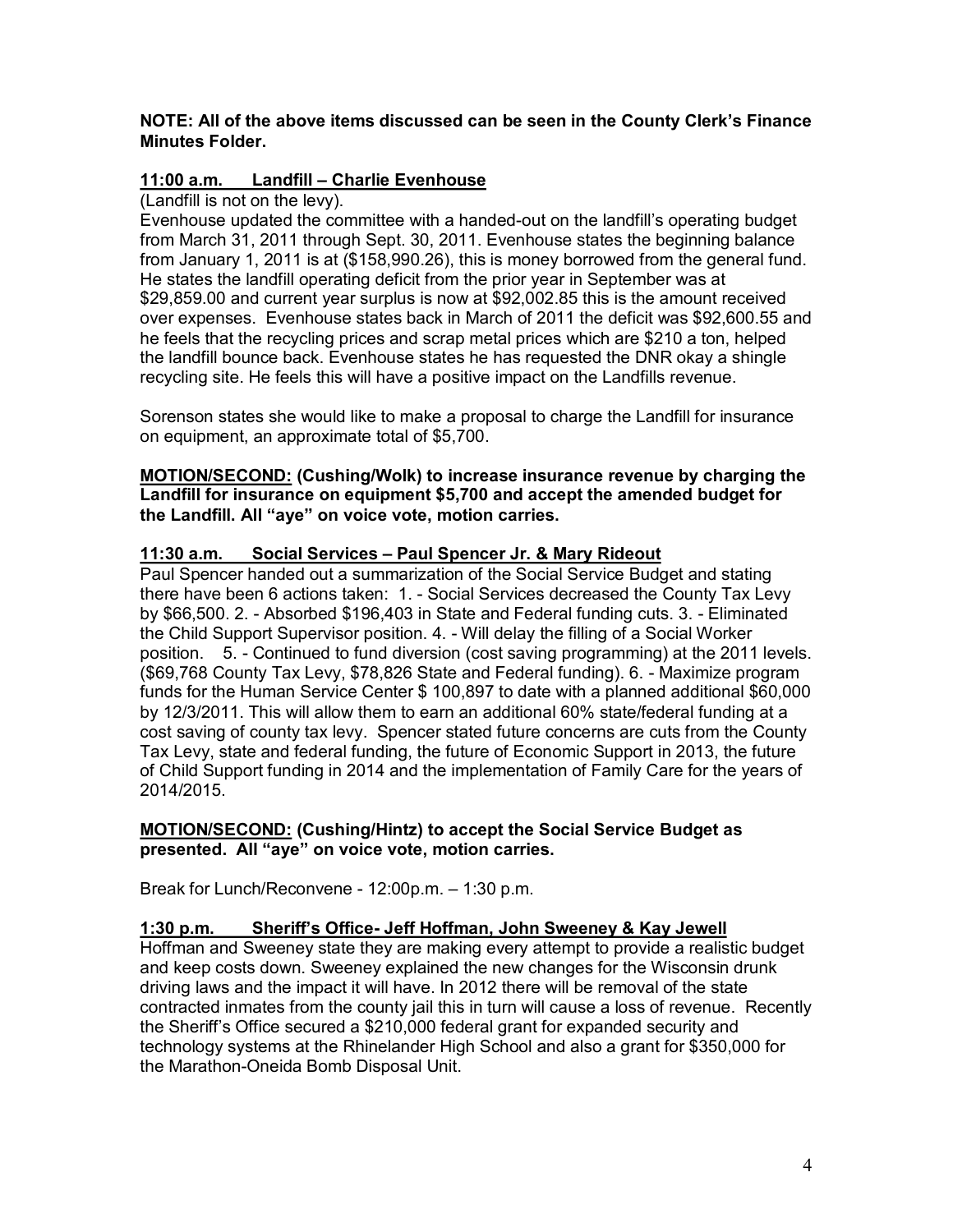Recreational safety patrol will be reduced by 624 hours and the Sheriff's office would like the Finance Committee to consider placing 20% of the available US Forest Service (Secure Rural Schools) revenue, approximately \$2,800 to the Sheriff's Office and transfer \$5,950 from the Forestry Office by deleting the LTE Ranger program and use the \$8,750 in funds to restore some of the 624 hours lost patrol hours.

The Sheriff's Office is looking into partnering with the Clerk of Court in a pilot project to increase collections by cancellation of driver's licenses for repeat OWI offenses and some first offenses. This process will be dependent on a court order.

Sweeny talked about the grants to Minocqua and stated the county asked the town of Minocqua to assist with 911 and emergency calls in that area. Sweeny stated a cut in this grant may cause the county to take on more and this would be hard with current staff.

The Sheriff's Office presented proposed changes to budget increasing revenues \$3,581 and decreasing expenses by \$198,837. Copy in Finance & Insurance minutes file.

#### **MOTION/SECOND: (Hintz/Wolk) to accept the Sheriff's Office Budget as adjusted. All "ayes" on voice vote, motion carries.**

# **2.00 p.m Libraries – Elmer Goetsch, Janet Baer, and Ed Hughes**

Ed Hughes, Janet Baer and Elmer Goetsch presented the Library Budget to the committee and requested a 3% increase for pay increases. Discussion took place and the committee decided against the 3% increase and to leave the library budget the same as last year (2011).

#### **MOTION/SECOND: (Young/Wolk) to approve appropriations for 2012 the same as last year's budget (2011). All "aye" on voice vote, motion carries.**

## **2:30 p.m. Treasurer – Kris Ostermann**

Ostermann stated the Treasurer's budget is trimmed as much as it can be. Postage will be going up and that sending the tax reminders out is profitable to the County. Ostermann stated that revenues are down due to people not paying for fees and nfs checks. The Treasurer's office lowered printing and duplication by having people look on line for their tax bills and will lower central purchasing by the beginning of the year with on line payroll for the employees. Ostermann also states that legal fees are up. **MOTION/SECOND: (Cushing/Hoffman) to approve the Treasurer's budget as presented and forward to County Board for approval. All "aye" on voice vote, motion carries.** 

## **3:00 p.m. Veteran's Office – Tammy Walters**

Walters states she is a team player and she feels she has cut her budget as much as she can for 2012. Cushing questioned the Direct Payments of Transportation account and would like to reduce this account from \$1,980 by \$1,000 leaving \$980 left in this account.

**MOTION/SECOND: (Cushing/Hoffman) to reduce the Direct Payments of Transportation (581119)by \$1,000 from \$1,980 leaving \$980.00 in the account and accept the Veteran's Office budget as amended. All "aye on voice vote, motion carries.**